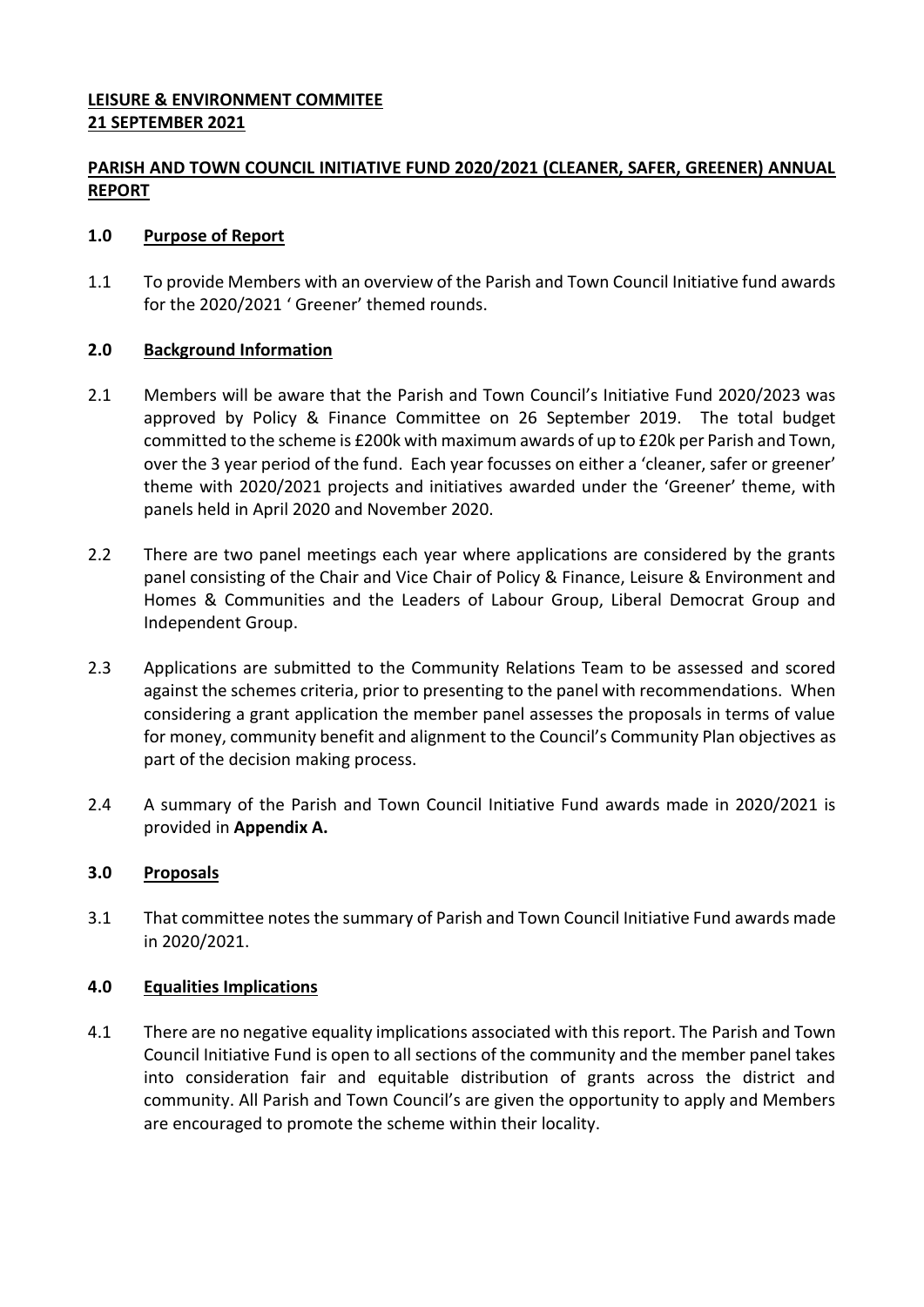## **5.0 Digital Implications**

5.1 There are no significant digital implications in respect of this report. The application process is completed electronically and due to Covid-19 all grant panels from April 2020 were conducted virtually to ensure the grants programme could continue.

## **6.0 Financial Implications (FIN21-22/6284)**

- 6.1 The Community Initiative Fund reserve was approved and created at Policy and Finance Committee in September 2019. The total fund value was set up for £0.200m.
- 6.2 Round 1 of the fund had 6 applications totalling a grant request of £43,221.23. From the applications 3 have been paid totalling £4,386.44, 1 application is committed and not yet paid totalling £20,000 and 2 applications for grant where declined totalling £18,834.79. Further details are on Appendix A.
- 6.3 Round 2 of the fund had 9 applications totalling a grant request of £68,773.48. From the applications 4 have been paid totalling £27,472.74 (2 paid with a reduction due to savings on the project), 4 applications are committed and not yet paid totalling £23,161.15 and 1 application for grant was declined totalling £17,500. Further details are on Appendix A.
- 6.4 Rounds 3 and 4 will be delivered this year and costs will be reported back at the next update report.
- 6.5 Should the balance of the fund not be utilised by projects from Parish Councils, the remaining balance will be allocated into the General Fund balance.

# **7.0 Community Plan – Alignment to Objectives**

7.1 The Parish and Town Council Initiative Fund contributes to the Council's Community Plan 2020 – 2023 objectives primarily focussing on the 'Cleaner, Safer and Greener' themes that contribute to all of the Council's Community Objectives.

### **8.0 RECOMMENDATIONS**

- **a) the report and Appendix A are noted; and**
- **b) the Parish and Town Council Initiative Fund 2021/2022 Annual Review is reported to Committee in 2022.**

### **Reason for Recommendations**

**To enable the Council to monitor the value and impact of the Parish and Town Council Initiative Fund and the development and contribution to the Council's Community Plan 2020 – 2023.**

### Background Papers

Nil